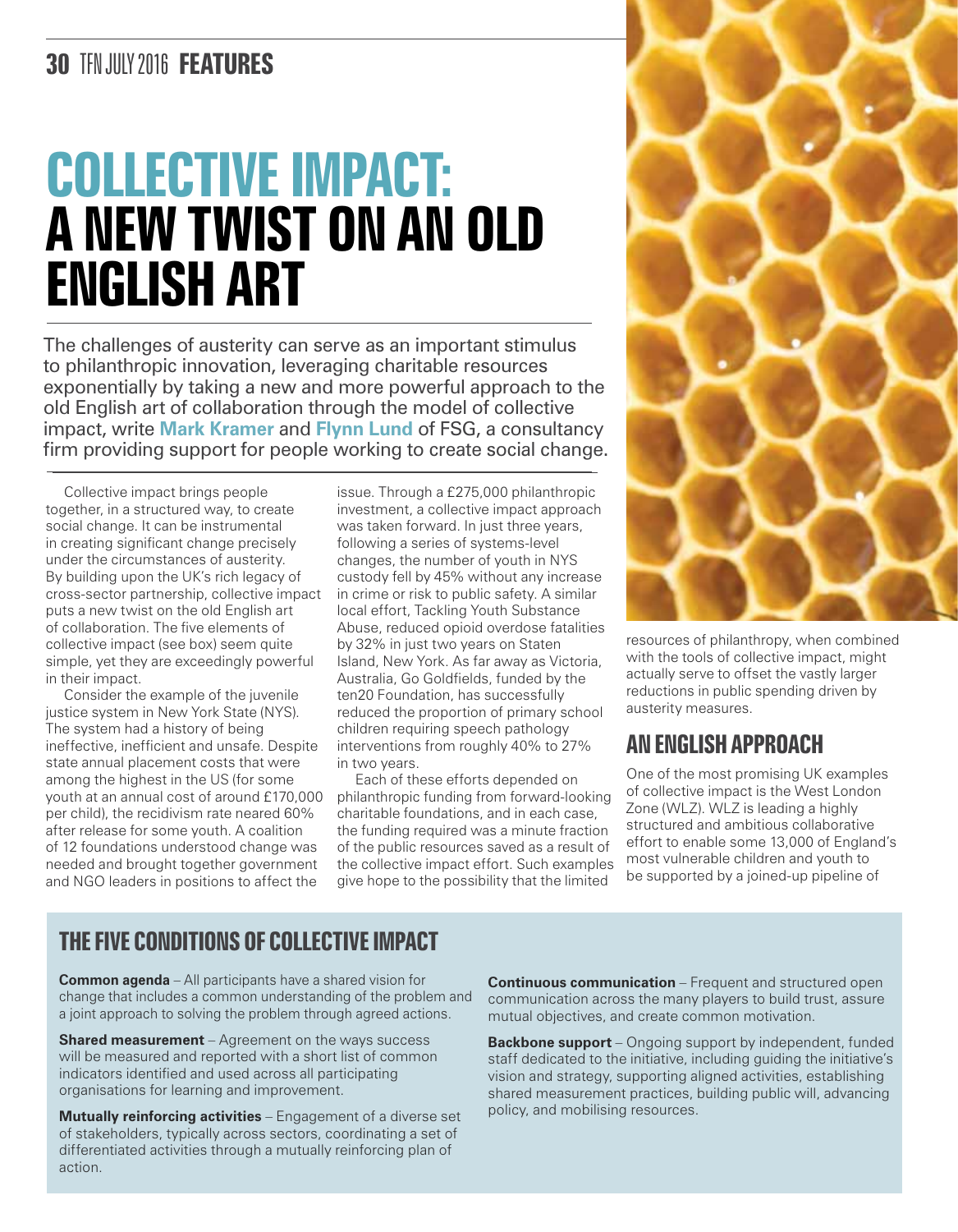

preventive 'cradle-to-career' services that will enable them to flourish.

Why is WLZ well positioned to create a level of impact not seen in previous efforts? It is because local community leaders understood that setting their individual agendas aside to work in concert with others was the only way to unlock the potential of the young people they served. In late 2014, the leaders of almost 40 organisations agreed to participate in the WLZ effort, including voluntary community and social enterprises, schools, early-years centres, resident associations, community and voluntary service organisations and grant-giving organisations.

These organisations worked together for six months to develop proposals for the future operations of WLZ. Together, they co-created a common agenda and theory of change, designed a rigorous measurement system, and articulated how each partner organisation would mutually reinforce each other's work, without duplication of effort. WLZ serves the essential backbone functions. Although still in its early stages, WLZ's progress is promising. Here, too, it was private philanthropic funding that launched and supported the initiative.

All these collaborations share a common philosophy: that solutions to complex problems rarely come from a single intervention delivered by one solitary organisation. A profound shift in mind-set is needed if the philanthropic sector is to move away from isolated impact, typically giving one-off grants to individual non-profits that are not coordinated with other sectors. The funders of these efforts each recognise that their role is more powerful when they serve as enablers of a well-structured cross-sector collaborative process.

#### **Philanthropic pioneers**

There are five ways that funders can catalyse more collective impact efforts:

• **Lead from behind** Facilitating the conditions within which others can make progress towards systems change is a powerful role for funders to play. As a recent Columbia University study funded by the Wallace Foundation confirms, it is not enough to simply get well-intentioned people together to create change. Focusing attention on an issue and enabling a long-term collaborative process through which organisations can find the solution themselves are the keys to unlocking changes in the system. Issuing grants to fund the process of collaboration, funding the backbone function, and shifting focus from

outputs to outcomes are all ways of achieving this change.

- **Learn from the community** Philanthropy does not need to have the answers, but it can help the community find its own answers. Within each community lies a deep understanding of the problems through the eyes of those with lived experience. Community members hold the assets, energy and sense of duty that any sustainable solution relies on. Funders can issue clear criteria in their grants to ensure that collective impact efforts engage the community members whose lives are most deeply affected, and who can help co-create and implement solutions, increasing the potential for significant and lasting progress.
- **Understand the problem** Despite ongoing budget cuts, there are still many high-quality public services in place. As a result, funders may choose to focus on either bringing together actors to tackle issues that fall outside of current service provisions, or building coordination capacity in communities most severely affected by service cuts. In all cases, local authorities should be at the table as a partner. Funders must commit to establishing a baseline understanding of the problem they seek